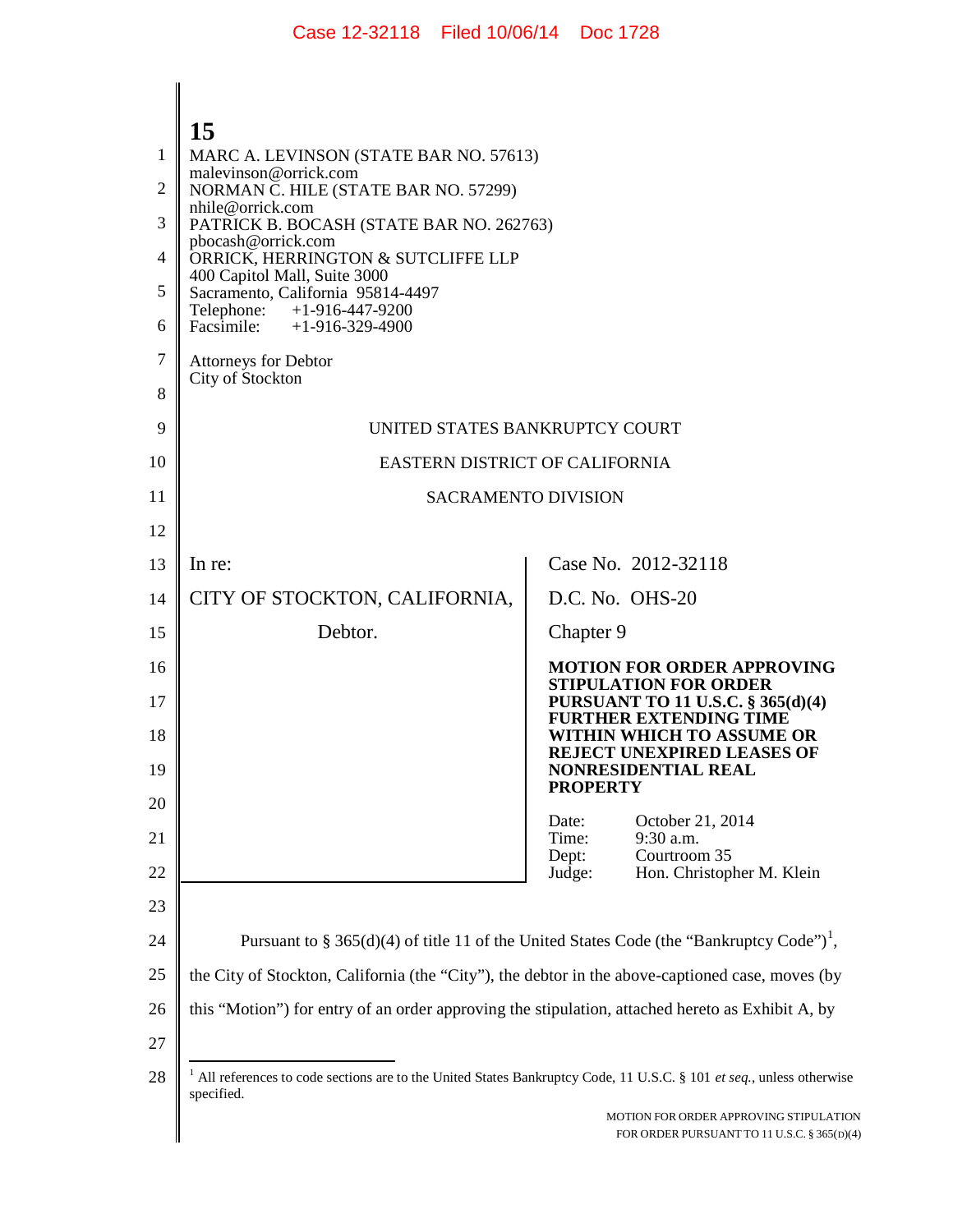| 1              | and between the City and the parties in interest <sup>2</sup> to five of the City's lease/leaseback transactions                                                                                                                                                                                                             |
|----------------|------------------------------------------------------------------------------------------------------------------------------------------------------------------------------------------------------------------------------------------------------------------------------------------------------------------------------|
| $\overline{2}$ | extending the time under $\S 365(d)(4)(B)(ii)$ within which the City must assume or reject certain                                                                                                                                                                                                                           |
| 3              | unexpired leases of nonresidential real property.                                                                                                                                                                                                                                                                            |
| $\overline{4}$ | <b>JURISDICTION AND VENUE</b>                                                                                                                                                                                                                                                                                                |
| 5              | The Court has jurisdiction over this motion and the relief requested pursuant to 28 U.S.C.                                                                                                                                                                                                                                   |
| 6              | §§ 157 and 1334, and this matter is a core proceeding pursuant to 28 U.S.C. § 157. Venue for the                                                                                                                                                                                                                             |
| 7              | motion is proper in this Court pursuant to 28 U.S.C. §§ 1408 and 1409.                                                                                                                                                                                                                                                       |
| 8              | <b>BACKGROUND</b>                                                                                                                                                                                                                                                                                                            |
| 9              | The Court is intimately familiar with the complex facts of the City's bankruptcy case.                                                                                                                                                                                                                                       |
| 10             | Accordingly, the City has omitted the customary background description of the events leading to                                                                                                                                                                                                                              |
| 11             | and following the City's petition for relief and instead focuses this Motion on the background                                                                                                                                                                                                                               |
| 12             | relevant to the City's unexpired leases of nonresidential real property.                                                                                                                                                                                                                                                     |
| 13             | Prior to filing its petition for relief on June 28, 2012, the City had entered into the                                                                                                                                                                                                                                      |
| 14             | following five transactions involving leases/leaseback financings to fund various public capital                                                                                                                                                                                                                             |
| 15             | improvements. In each transaction, the City entered into a lease for nonresidential real property                                                                                                                                                                                                                            |
| 16             | (each a "Lease") that requires the City to pay rent for the use and occupancy of the leased                                                                                                                                                                                                                                  |
| 17             | property. <sup>3</sup> The Leases, as well as the real party or parties in interest <sup>4</sup> and Indenture Trustee for                                                                                                                                                                                                   |
| 18             | each, are as follows:                                                                                                                                                                                                                                                                                                        |
| 19             | $\frac{1}{2}$                                                                                                                                                                                                                                                                                                                |
| 20             | 111                                                                                                                                                                                                                                                                                                                          |
| 21             | 111                                                                                                                                                                                                                                                                                                                          |
| 22             | 111                                                                                                                                                                                                                                                                                                                          |
| 23             |                                                                                                                                                                                                                                                                                                                              |
| 24             | <sup>2</sup> National Public Finance Guaranty Corporation ("NPFG"), Assured Guaranty Corporation and Assured Guaranty                                                                                                                                                                                                        |
| 25             | Municipal Corporation (collectively, "Assured"), Ambac Assurance Corporation ("Ambac"), and Wells Fargo Bank<br>National Association ("Wells Fargo") as Indenture Trustee with respect to the Lease transactions identified in this                                                                                          |
| 26             | Motion (together with the City, the "Stipulating Parties").<br><sup>3</sup> Although described as lease transactions, it could be argued that certain of these transactions should be classified as<br>secured loan transactions. Such transactions are included in this motion only in an abundance of caution in the event |
| 27             | that such transactions are classified as true leases. As set forth herein, the Stipulating Parties reserve all rights with<br>respect to these issues.                                                                                                                                                                       |
| 28             | <sup>4</sup> The real parties in interest to all Leases are the insurers of the respective bond and certificate of participation<br>obligations.                                                                                                                                                                             |
|                | MOTION FOR ORDER APPROVING STIPULATION<br>$-2-$<br>FOR ORDER PURSUANT TO 11 U.S.C. § 365(D)(4)                                                                                                                                                                                                                               |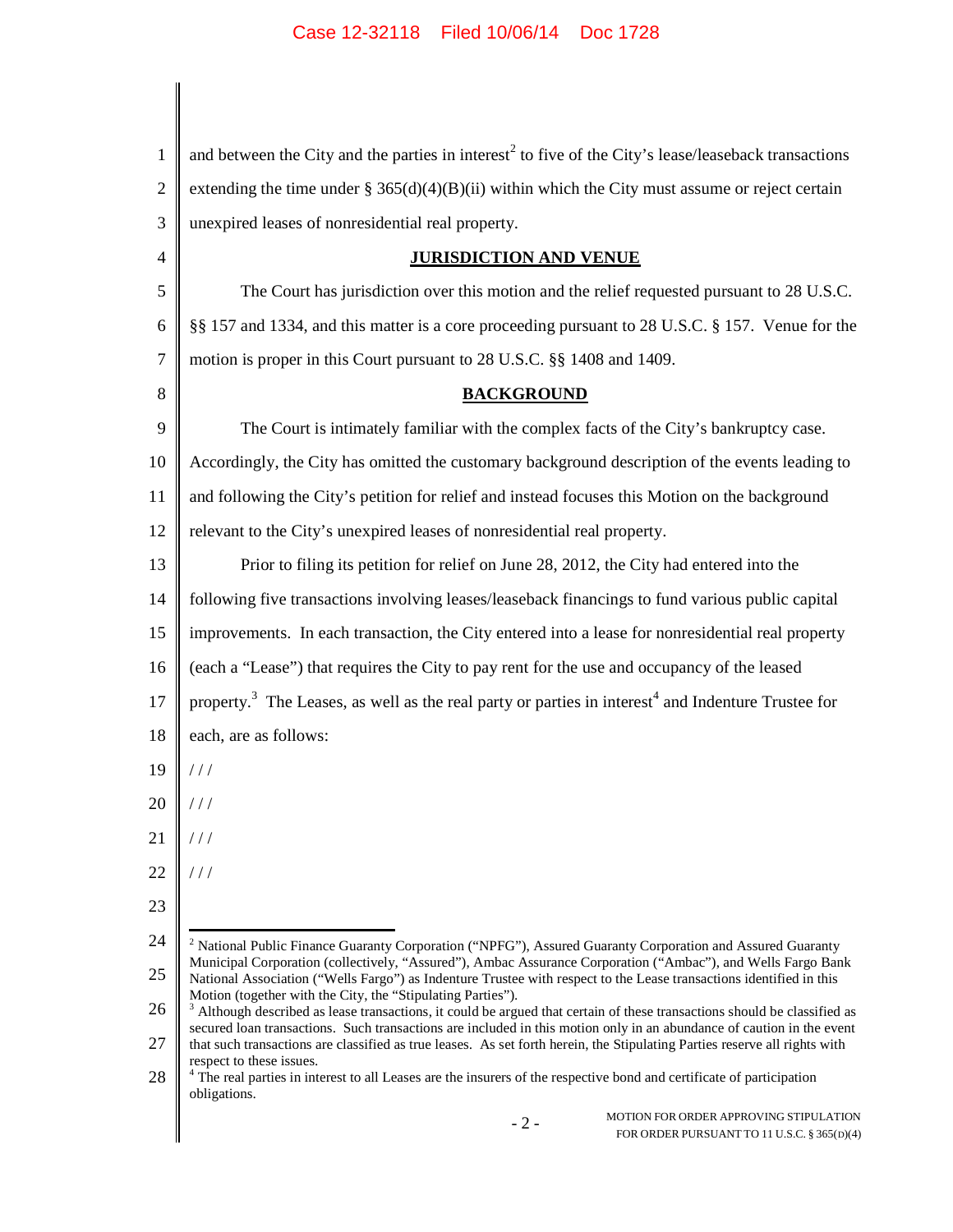|                                                                                                                                                                                                                                                                                                              | Lease                                                                                                                                                                                                                                                                                                                                                                                                                     | <b>Real Party or Parties</b><br>in Interest                                                 | <b>Indenture Trustee</b>                                     |
|--------------------------------------------------------------------------------------------------------------------------------------------------------------------------------------------------------------------------------------------------------------------------------------------------------------|---------------------------------------------------------------------------------------------------------------------------------------------------------------------------------------------------------------------------------------------------------------------------------------------------------------------------------------------------------------------------------------------------------------------------|---------------------------------------------------------------------------------------------|--------------------------------------------------------------|
|                                                                                                                                                                                                                                                                                                              | Lease Agreement, dated as of June 1, 2003, by and<br>between the Stockton Public Financing Authority<br>(the "Authority"), as sublessor, and the City, as<br>sublessee, relating to Certificates of Participation<br>(Redevelopment Housing Projects), Series 2003A<br>and Taxable Series 2003B (the "2003 Lease")                                                                                                        | Ambac Assurance<br>Corporation                                                              | Wells Fargo Bank,<br>National Association<br>("Wells Fargo") |
|                                                                                                                                                                                                                                                                                                              | Lease Agreement, dated as of March 1, 2004, by<br>and between the Redevelopment Agency of the City<br>of Stockton (the "Agency"), as lessor, and the City,<br>as lessee, relating to Redevelopment Agency of the<br>City of Stockton Revenue Bonds, Series 2004<br>(Stockton Events Center-Arena Project) (the "2004<br>Arena Lease") as amended                                                                          | <b>National Public Finance</b><br><b>Guaranty Corporation</b><br>("NPEG")                   | Wells Fargo                                                  |
|                                                                                                                                                                                                                                                                                                              | Lease Agreement, dated as of June 1, 2004, by and<br>between the Authority, as lessor, and the City, as<br>lessee, relating to Stockton Public Financing<br>Authority Lease Revenue Bonds, Series 2004<br>(Parking and Capital Projects) (the "2004 Parking<br>Lease")                                                                                                                                                    | <b>NPFG</b>                                                                                 | Wells Fargo                                                  |
|                                                                                                                                                                                                                                                                                                              | Lease Agreement, dated as of March 1, 2006, by<br>and between the Authority, as lessor, and the City,<br>as lessee, relating to Stockton Public Financing<br>Authority 2006 Lease Revenue Refunding Bonds,<br>Series A (the "2006 Lease")                                                                                                                                                                                 | <b>NPFG</b>                                                                                 | <b>Wells Fargo</b>                                           |
|                                                                                                                                                                                                                                                                                                              | Lease Agreement, dated as of November 1, 2007, by<br>and between the Authority, as lessor, and the City,<br>as lessee, relating to Stockton Public Financing<br>Authority Variable Rate Demand Lease Revenue<br>Bonds, 2007 Series A (Building Acquisition<br>Financing Project) and Taxable Variable Rate<br>Demand Lease Revenue Bonds, 2007 Series B<br>(Building Acquisition Financing Project) (the "2007<br>Lease") | <b>Assured Guaranty</b><br>Corporation; Assured<br><b>Guaranty Municipal</b><br>Corporation | Wells Fargo                                                  |
| While each Lease <sup>5</sup> differs from the others in some respects, the various financings and                                                                                                                                                                                                           |                                                                                                                                                                                                                                                                                                                                                                                                                           |                                                                                             |                                                              |
|                                                                                                                                                                                                                                                                                                              | their Leases share the same fundamental structure: To accomplish each transaction, the City                                                                                                                                                                                                                                                                                                                               |                                                                                             |                                                              |
|                                                                                                                                                                                                                                                                                                              | leased nonresidential real property to either the Authority or the Agency (each a "PFA"), and the<br>PFA subleased the property back to the City. The PFA then assigned its right to receive rental                                                                                                                                                                                                                       |                                                                                             |                                                              |
| Copies of the Leases were attached as exhibits to the Declaration Of Vanessa Burke In Support Of City Of<br>Stockton's Motion For Order Pursuant To 11 U.S.C. § 365(d)(4) Extending Time Within Which The City Must<br>Assume Or Reject Unexpired Leases Of Nonresidential Real Property [Dkt. Nos. 984-87]. |                                                                                                                                                                                                                                                                                                                                                                                                                           |                                                                                             |                                                              |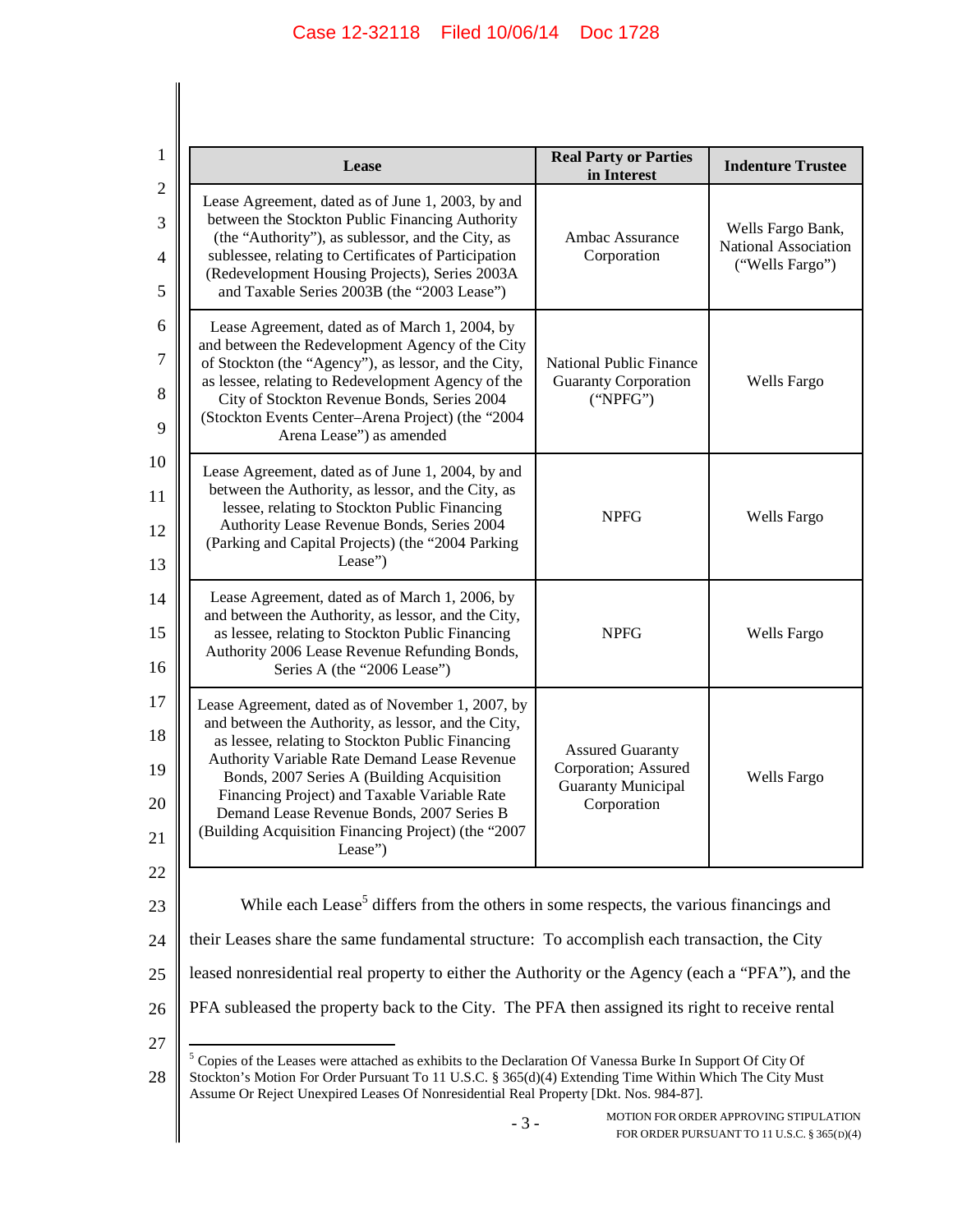1 2 3 4 payments (along with certain other rights relevant to the enforcement of remedies) under the applicable Lease to a trustee. Finally, the PFA issued bonds, or the trustee issued certificates of participation ("COPs"), and transferred the proceeds to the City for expenditure on capital improvements.

5 6 7 8 Payment of the principal of and interest on the bonds and COPs is made through the applicable trustee, pursuant to, inter alia, the terms of the related indenture or trust agreement, from the proceeds of rental payments received from the City pursuant to the terms of the applicable Lease and related assignment.<sup>6</sup>

9 10 11 12 13 14 15 16 17 18 19 20 21 22 23 24 25 26 Pursuant to § 365(d)(4)(A), which is incorporated into chapter 9 cases by § 901(a), the City was initially required to decide whether to assume or reject its unexpired leases of nonresidential property within 120 days of the entry of the order for relief. The Court's entry of its order for relief on April 1, 2013 [Dkt. No. 843] triggered the 120-day period, giving the City until July 30, 2013, to assume or reject its unexpired leases of nonresidential real property. Section  $365(d)(4)(B)$  allows bankruptcy courts to extend the initial 120-day period, in the first instance upon a motion for cause brought by the debtor to extend the deadline by 90 days, and in all subsequent instances upon the prior written consent of the respective lessors. On July 5, 2013, the City moved, by its Revised And Amended Motion For Order Pursuant To 11 U.S.C. § 365(d)(4) Extending Time Within Which The City Must Assume Or Reject Unexpired Leases Of Nonresidential Real Property [Dkt. No. 993] ("For Cause Extension Motion") for a 90-day extension under § 365(d)(4)(B)(i). No party in interest opposed such motion. On July 24, 2013, the Court granted the For Cause Extension Motion, establishing a new deadline of October 28, 2013 for the City to assume or reject its leases of nonresidential real property. *See* Order Pursuant To 11 U.S.C. § 365(d)(4) Extending The Time Within Which The City Must Assume Or Reject Unexpired Leases Of Nonresidential Real Property [Dkt. No. 1033]. All subsequent extensions of this deadline could be made only upon the prior written consent of the individual lessors. *See* § 365(d)(4)(B)(ii).

27

<sup>28</sup> <sup>6</sup> The descriptions of the transaction structure are included in this Motion for summary purposes only. In the event of any inconsistency between such descriptions and the relevant underlying documents, the underlying documents shall control.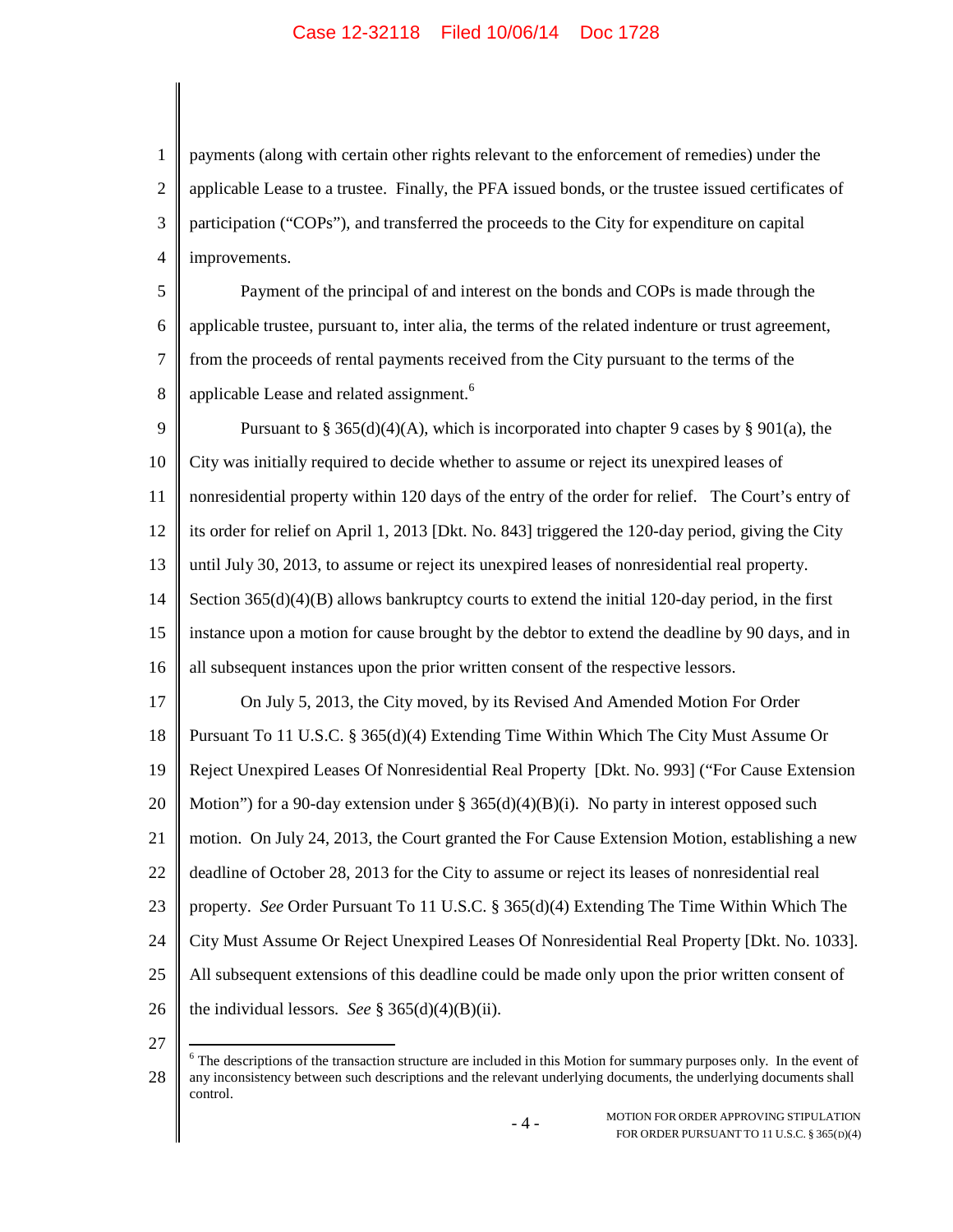| $\mathbf{1}$   | On October 14, 2013, the City moved, by its Motion For Order Approving Stipulation For                |
|----------------|-------------------------------------------------------------------------------------------------------|
| $\overline{2}$ | Order Pursuant To 11 U.S.C. § 365(d)(4) Further Extending Time Within Which To Assume Or              |
| 3              | Reject Unexpired Leases Of Nonresidential Real Property [Dkt. No. 1143] ("First Stipulated"           |
| $\overline{4}$ | Extension Motion") for a 120-day extension under § 365(d)(4)(B)(ii). On October 16, 2013, upon        |
| 5              | the prior written consent of the individual lessors, the Court granted the First Stipulated Extension |
| 6              | Motion, establishing a new deadline of February 25, 2014 for the City to assume or reject its         |
| $\overline{7}$ | leases of nonresidential real property. See Order Approving Stipulation Pursuant To 11 U.S.C.         |
| 8              | § 365(d)(4) Further Extending Time Within Which To Assume Or Reject Unexpired Leases Of               |
| 9              | Non-Residential Real Property [Dkt. No. 1154].                                                        |
| 10             | On February 4, 2014, the City moved, by its Motion For Order Approving Stipulation For                |
| 11             | Order Pursuant To 11 U.S.C. § 365(d)(4) Further Extending Time Within Which To Assume Or              |
| 12             | Reject Unexpired Leases Of Nonresidential Real Property [Dkt. No. 1245] ("Second Stipulated           |
| 13             | Extension Motion") for a 125-day extension under § 365(d)(4)(B)(ii). On February 7, 2014, upon        |
| 14             | the prior written consent of the individual lessors, the Court granted the Second Stipulated          |
| 15             | Extension Motion, establishing a new deadline of June 30, 2014 for the City to assume or reject       |
| 16             | its leases of nonresidential real property. See Order Approving Stipulation Pursuant To 11 U.S.C.     |
| 17             | § 365(d)(4) Further Extending Time Within Which To Assume Or Reject Unexpired Leases Of               |
| 18             | Non-Residential Real Property [Dkt. No. 1251].                                                        |
| 19             | On June 12, 2014, the City moved, by its Motion For Order Approving Stipulation For                   |
| 20             | Order Pursuant To 11 U.S.C. § 365(d)(4) Further Extending Time Within Which To Assume Or              |
| 21             | Reject Unexpired Leases Of Nonresidential Real Property [Dkt. No. 1582] ("Third Stipulated            |
| 22             | Extension Motion") for a 123-day extension under $\S 365(d)(4)(B)(ii)$ . On June 19, 2014, upon       |
| 23             | the prior written consent of the individual lessors, the Court granted the Third Stipulated           |
| 24             | Extension Motion, establishing a new deadline of October 31, 2014 for the City to assume or           |
| 25             | reject its leases of nonresidential real property. See Order Approving Stipulation Pursuant To 11     |
| 26             | U.S.C. § 365(d)(4) Further Extending Time Within Which To Assume Or Reject Unexpired                  |
| 27             | Leases Of Non-Residential Real Property [Dkt. No. 1601].                                              |
| 28             | //                                                                                                    |
|                | MOTION FOR ORDER APPROVING STIPULATION<br>$-5-$<br>FOR ORDER PURSUANT TO 11 U.S.C. § 365(D)(4)        |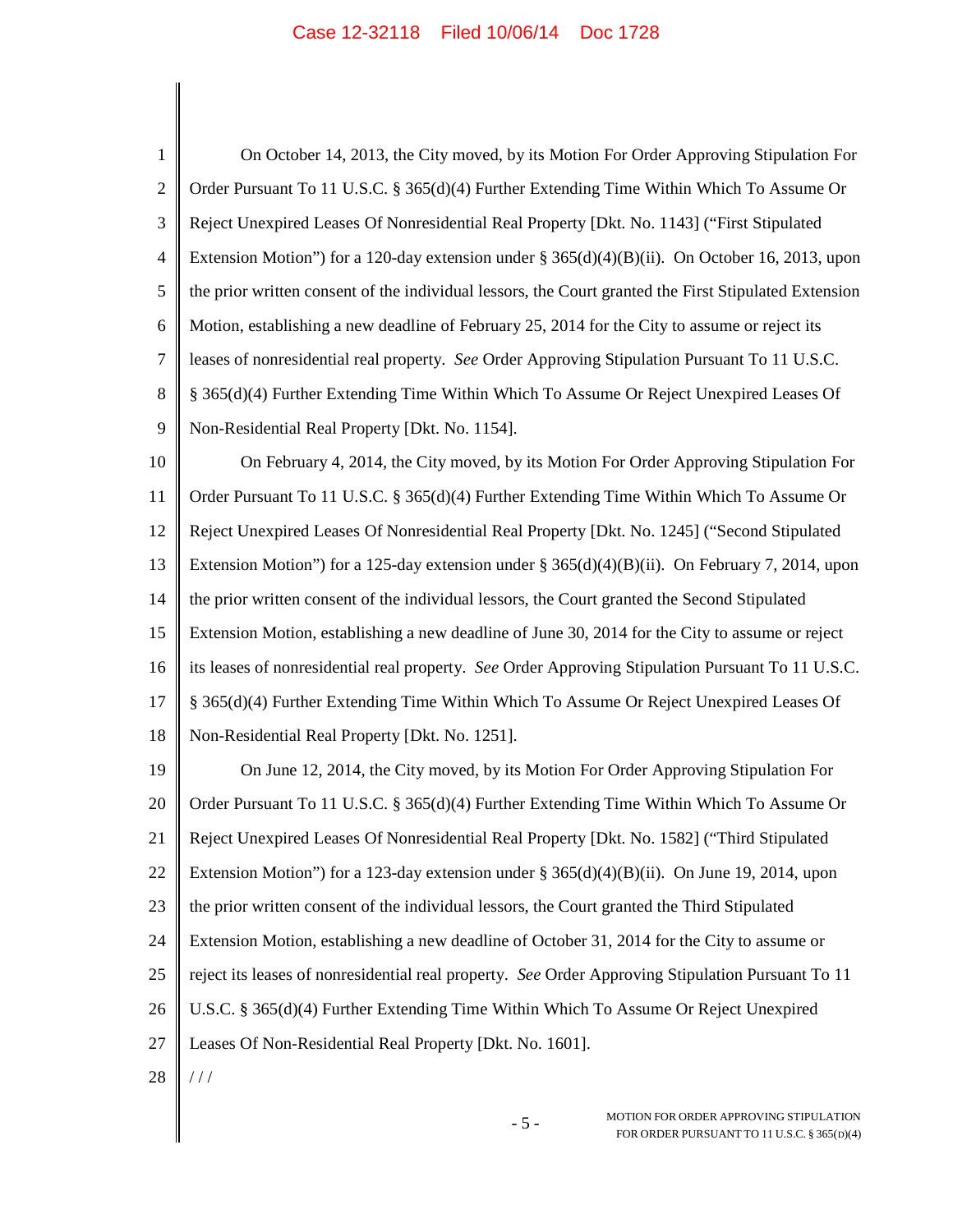| 1              | <b>RELIEF REQUESTED AND BASIS THEREFORE</b>                                                          |
|----------------|------------------------------------------------------------------------------------------------------|
| $\overline{2}$ | By this Motion, the City seeks an order pursuant to $\S 365(d)(4)(B)(ii)$ approving the              |
| 3              | attached stipulation to extend the time within which the City must assume or reject the Leases by    |
| 4              | 120 days, from October 31, 2014, through and including February 28, 2015.                            |
| 5              | The Court has taken under submission confirmation of the City's First Amended Plan of                |
| 6              | Adjustment (as amended August 8, 2014) (the "Plan") and has indicated it will issue oral findings    |
| 7              | and conclusions in respect of confirmation on October 30, 2014. An extension of the current          |
| 8              | deadline to assume and reject is necessary and appropriate regardless of the Court's ruling. Even    |
| 9              | if the Court orally confirms the Plan on October 30, certain of the settlements contained in the     |
| 10             | Plan in respect of the Leases are contingent on the Plan becoming effective, and the City will       |
| 11             | need more than one day in order to take the additional steps needed in order to be in a position for |
| 12             | the Plan to go effective. If the Court declines to confirm on October 30, a further extension also   |
| 13             | would be necessary to protect the Parties' respective positions.                                     |
| 14             | It would thus cause significant prejudice to the City and to the other Stipulating Parties if        |
| 15             | the City was forced to make a determination regarding assumption or rejection at this time. The      |
| 16             | Stipulating Parties, and each of them, are therefore of the belief that a further extension of the   |
| 17             | time for the City to assume or reject the Leases is appropriate and in the best interest of all      |
| 18             | interested parties.                                                                                  |
| 19             | <b>COMPLETE RESERVATION OF RIGHTS</b>                                                                |
| 20             | This Motion requests no relief other than the extension of time for the City to assume or            |
| 21             | reject the Leases. The Stipulating Parties, and each of them, reserve all rights, defenses and       |
| 22             | arguments other than those solely with respect to the extension of the time within which the City    |
| 23             | must assume or reject the Leases. The rights reserved by the Stipulating Parties include, but are    |
| 24             | not limited to, the following: (1) all rights, defenses and arguments as to whether the Leases are   |
| 25             | "leases" within the meaning of $\S 365$ ; and (2) all rights, defenses and arguments with respect to |
| 26             | the unlawful detainer suits against the City in the California Superior Court for the County of San  |
| 27             | Joaquin, case numbers 39-2012-00277622-CU-UD-STK and 39-2012-280741-CU-UD-STK.                       |
| 28             | Moreover, no party in interest waives any rights, defenses and arguments by virtue of any failure    |
|                | MOTION FOR ORDER APPROVING STIPULATION<br>$-6-$<br>FOR ORDER PURSUANT TO 11 U.S.C. § 365(D)(4)       |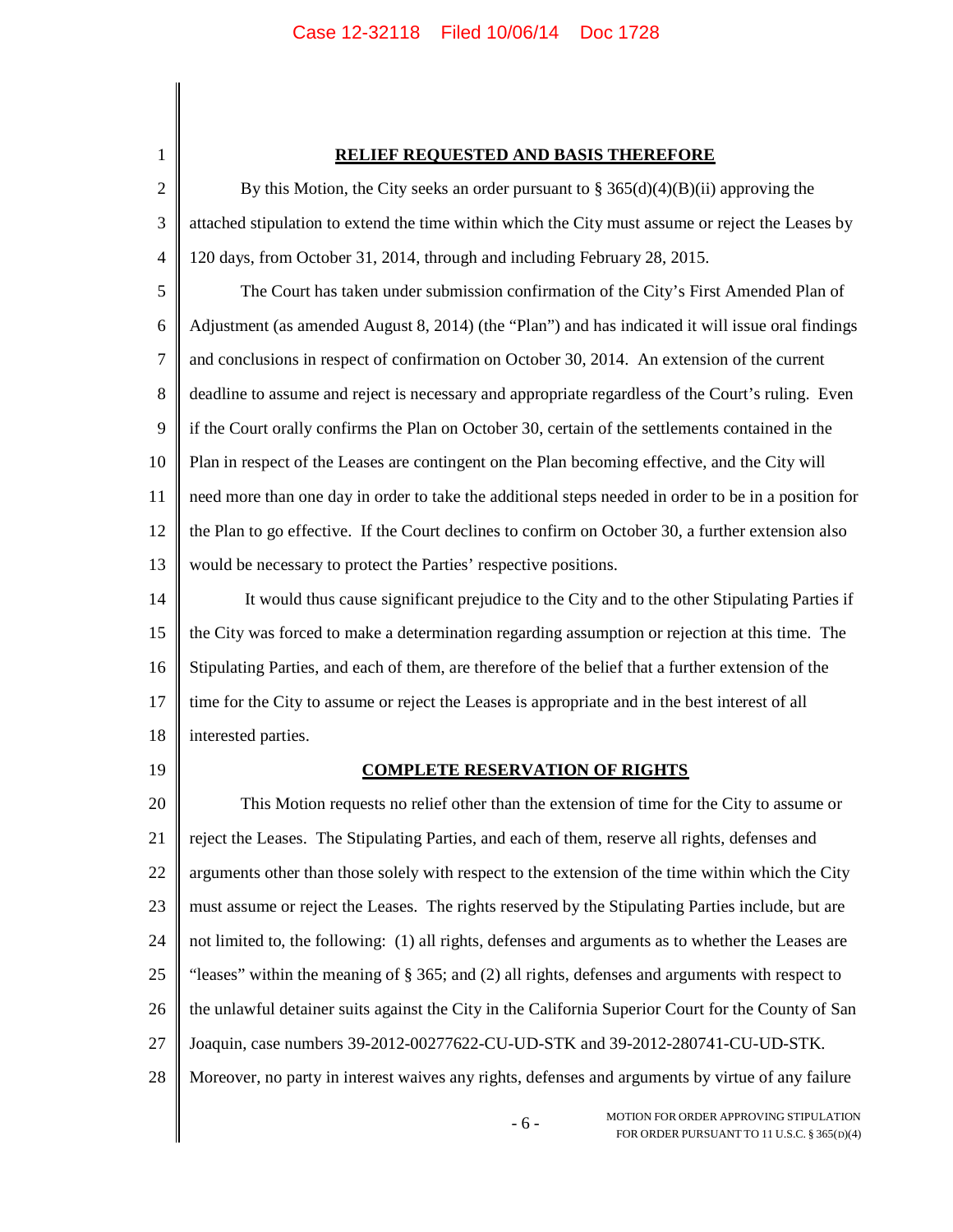| $\mathbf{1}$     | to seek payment under the Leases during the periods prior to the assumption or rejection of the                      |
|------------------|----------------------------------------------------------------------------------------------------------------------|
| $\mathbf{2}$     | Leases, and there shall be no implication drawn from or prejudice resulting from any party's                         |
| 3                | failure to seek such payment.                                                                                        |
| 4                | <b>CONCLUSION</b>                                                                                                    |
| 5                | For the foregoing reasons, the City requests that the Court enter an order approving the                             |
| 6                | attached stipulation to extend the time for the City to assume or reject its unexpired leases of                     |
| $\boldsymbol{7}$ | nonresidential real property by 120 days, through and including February 28, 2015, and granting                      |
| 8                | such other and further relief as the Court deems proper.                                                             |
| 9                |                                                                                                                      |
| 10               | Dated: October 6, 2014<br>MARC A. LEVINSON<br>NORMAN C. HILE<br>PATRICK B. BOCASH                                    |
| 11               | Orrick, Herrington & Sutcliffe LLP                                                                                   |
| 12               |                                                                                                                      |
| 13               | /s/ Marc A. Levinson<br>By: $\qquad \qquad$<br><b>MARC A. LEVINSON</b>                                               |
| 14               | <b>Attorneys for Debtor</b><br>City of Stockton                                                                      |
| 15               |                                                                                                                      |
| 16               |                                                                                                                      |
| 17               |                                                                                                                      |
| 18               |                                                                                                                      |
| 19               |                                                                                                                      |
| 20               |                                                                                                                      |
| 21               |                                                                                                                      |
| 22               |                                                                                                                      |
| 23               |                                                                                                                      |
| 24               |                                                                                                                      |
| 25               |                                                                                                                      |
| 26               |                                                                                                                      |
| 27               |                                                                                                                      |
| 28               |                                                                                                                      |
|                  | MOTION FOR ORDER APPROVING STIPULATION<br>OHSUSA:759242136.2<br>$-7-$<br>FOR ORDER PURSUANT TO 11 U.S.C. § 365(D)(4) |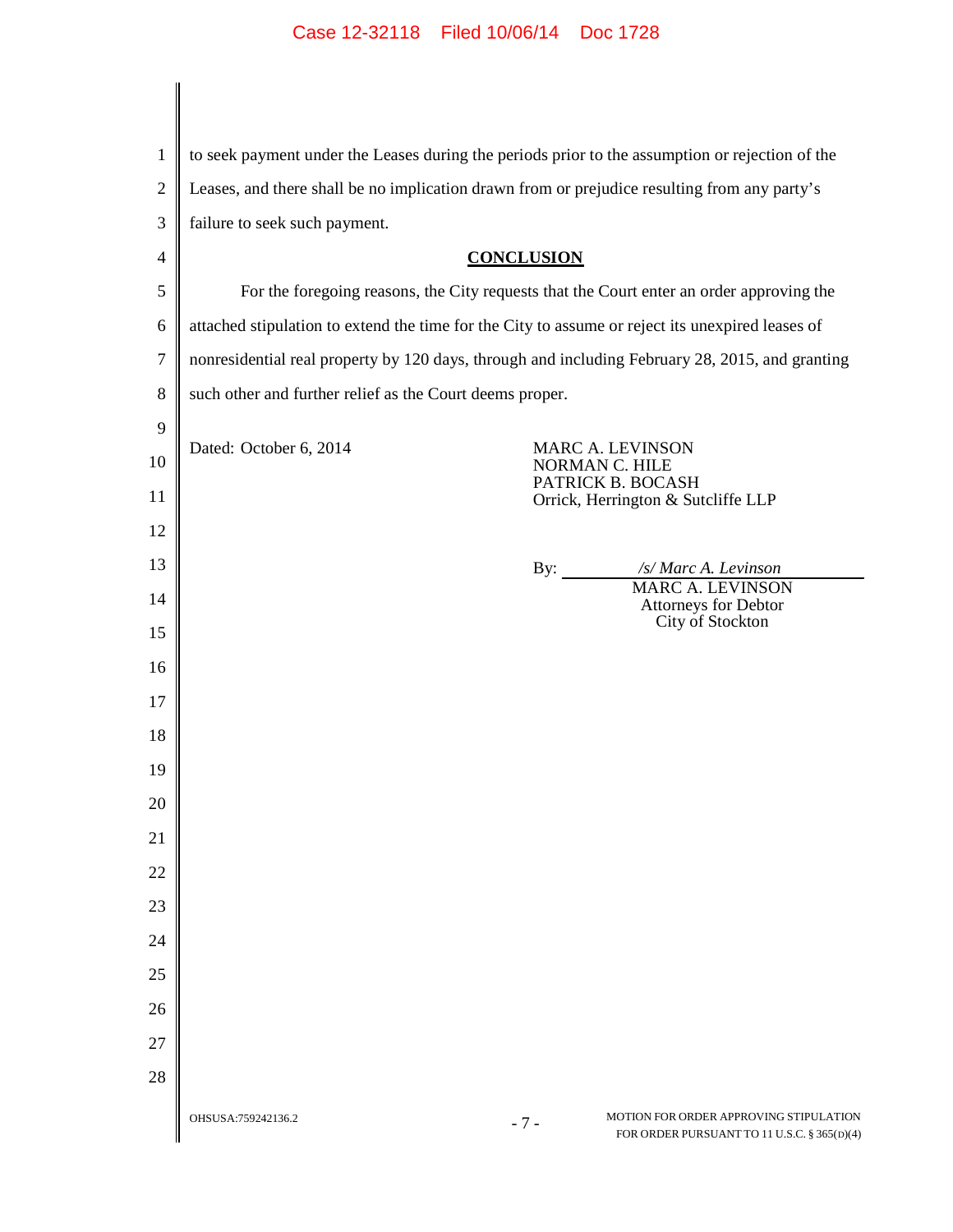# Exhibit A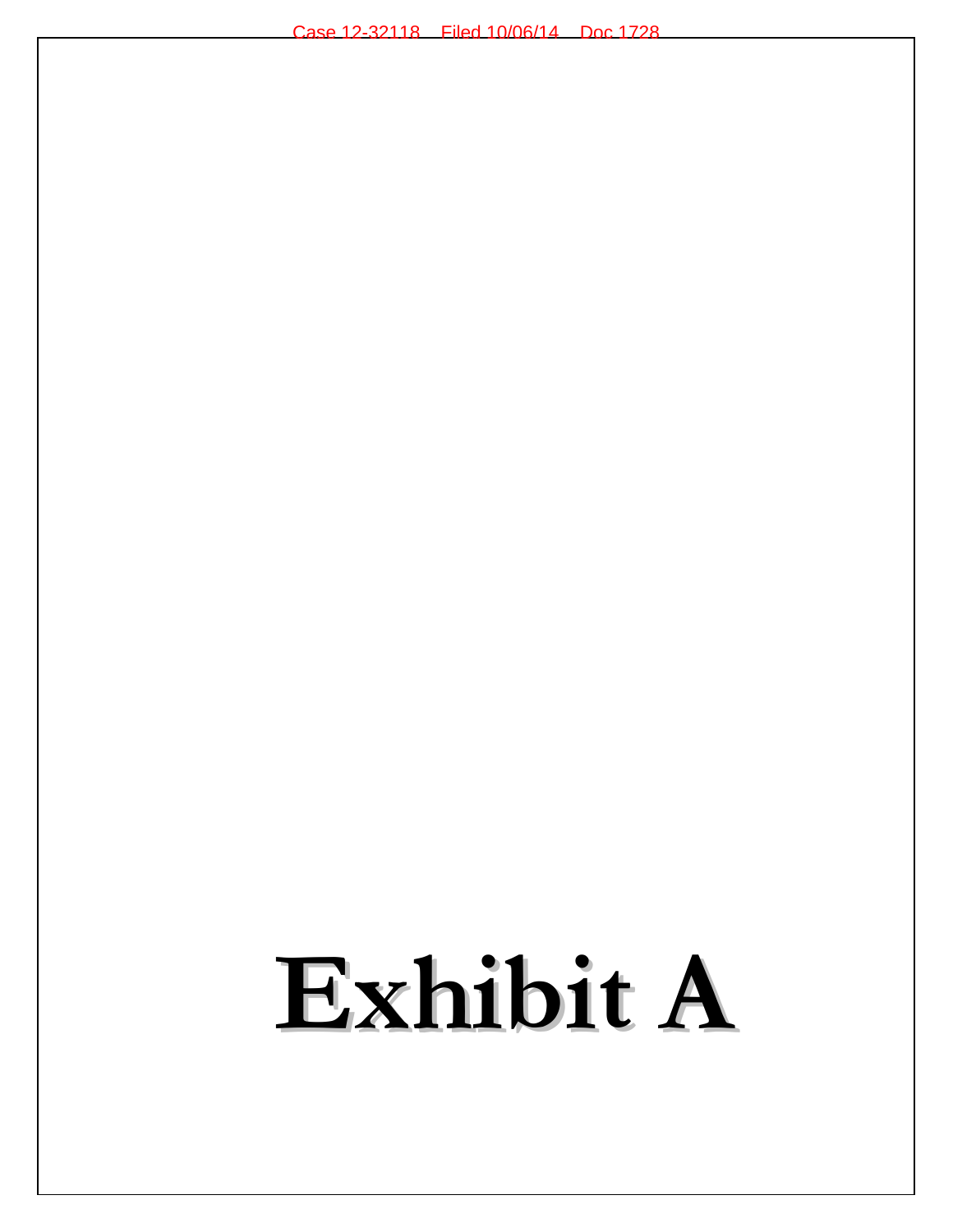| 1        | MARC A. LEVINSON (STATE BAR NO. 57613)<br>malevinson@orrick.com                                |                                                                                            |  |
|----------|------------------------------------------------------------------------------------------------|--------------------------------------------------------------------------------------------|--|
| 2        | NORMAN C. HILE (STATE BAR NO. 57299)<br>nhile@orrick.com                                       |                                                                                            |  |
| 3        | PATRICK B. BOCASH (STATE BAR NO. 262763)<br>pbocash@orrick.com                                 |                                                                                            |  |
| 4        | ORRICK, HERRINGTON & SUTCLIFFE LLP<br>400 Capitol Mall, Suite 3000                             |                                                                                            |  |
| 5        | Sacramento, California 95814-4497                                                              |                                                                                            |  |
| 6        | Telephone:<br>$+1-916-447-9200$<br>Facsimile:<br>$+1-916-329-4900$                             |                                                                                            |  |
| 7        | <b>Attorneys for Debtor</b>                                                                    |                                                                                            |  |
| 8        | City of Stockton                                                                               |                                                                                            |  |
| 9        | UNITED STATES BANKRUPTCY COURT                                                                 |                                                                                            |  |
| 10       | EASTERN DISTRICT OF CALIFORNIA                                                                 |                                                                                            |  |
| 11       | <b>SACRAMENTO DIVISION</b>                                                                     |                                                                                            |  |
| 12       |                                                                                                |                                                                                            |  |
| 13       | In re:                                                                                         | Case No. 2012-32118                                                                        |  |
| 14       | CITY OF STOCKTON, CALIFORNIA,                                                                  | D.C. No. OHS-20                                                                            |  |
| 15       | Debtor.                                                                                        | Chapter 9                                                                                  |  |
| 16       |                                                                                                | <b>STIPULATION FOR ORDER</b><br>PURSUANT TO 11 U.S.C. § 365(d)(4)                          |  |
| 17       |                                                                                                | <b>FURTHER EXTENDING TIME</b><br>WITHIN WHICH TO ASSUME OR                                 |  |
| 18       |                                                                                                | <b>REJECT UNEXPIRED LEASES OF</b><br><b>NONRESIDENTIAL REAL</b>                            |  |
| 19       |                                                                                                | <b>PROPERTY</b>                                                                            |  |
| 20<br>21 |                                                                                                | Date:<br>October 21, 2014<br>9:30 a.m.<br>Time:<br>Courtroom 35<br>Dept:                   |  |
| 22       |                                                                                                | Hon. Christopher M. Klein<br>Judge:                                                        |  |
| 23       |                                                                                                |                                                                                            |  |
| 24       |                                                                                                | The City of Stockton, California (the "City"), the debtor in the above-captioned chapter 9 |  |
| 25       | bankruptcy case, National Public Finance Guaranty Corporation ("NPFG"), Assured Guaranty       |                                                                                            |  |
| 26       | Corporation and Assured Guaranty Municipal Corporation (collectively, "Assured"), Ambac        |                                                                                            |  |
| 27       | Assurance Corporation ("Ambac"), and Wells Fargo Bank National Association ("Wells Fargo")     |                                                                                            |  |
| 28       | as Indenture Trustee with respect to the Lease transactions identified in Recital A below (all |                                                                                            |  |
|          |                                                                                                | STIPULATION FOR ORDER FURTHER EXTENDING<br>TIME PURSUANT TO 11 U.S.C. § 365(D)(4)          |  |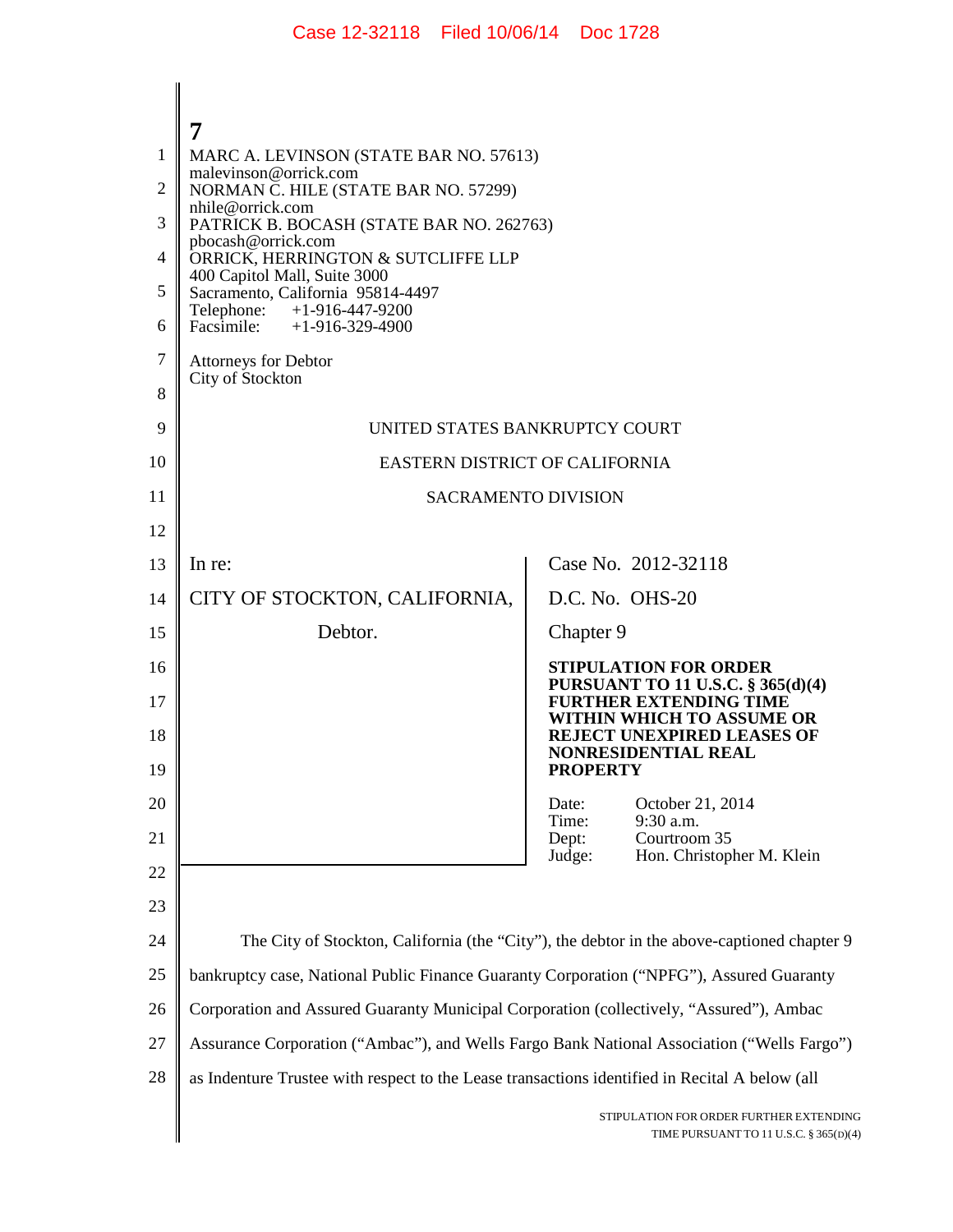1 2 3 together, the "Stipulating Parties"), by and through their respective attorneys of record, seek an order approving the following stipulation (this "Stipulation") extending the time under Bankruptcy Code § 365(d)(4)(B)(ii) within which the City must assume or reject certain

4

6

5

### **RECITALS**

#### **A. The City's Lease/Leaseback Financings**

unexpired leases of nonresidential real property.

7 8 9 10 11 12 Prior to filing its petition for relief on June 28, 2012, the City had entered into the following five transactions involving leases/leaseback financings to fund various public capital improvements. In each transaction, the City entered into a lease for nonresidential real property (each a "Lease") that requires the City to pay rent for the use and occupancy of the leased property. The Leases, as well as the real party or parties in interest and Indenture Trustee for each, are as follows:

| ٦<br>×<br>۰.<br>۰.<br>× |
|-------------------------|

| 14                   | Lease                                                                                                                                                                                                                                                                                                                                            | <b>Real Party or Parties</b><br>in Interest                               | <b>Indenture Trustee</b>                                            |
|----------------------|--------------------------------------------------------------------------------------------------------------------------------------------------------------------------------------------------------------------------------------------------------------------------------------------------------------------------------------------------|---------------------------------------------------------------------------|---------------------------------------------------------------------|
| 15<br>16<br>17<br>18 | Lease Agreement, dated as of June 1, 2003, by and<br>between the Stockton Public Financing Authority<br>(the "Authority"), as sublessor, and the City, as<br>sublessee, relating to Certificates of Participation<br>(Redevelopment Housing Projects), Series 2003A<br>and Taxable Series 2003B (the "2003 Lease")                               | Ambac Assurance<br>Corporation                                            | Wells Fargo Bank,<br><b>National Association</b><br>("Wells Fargo") |
| 19<br>20<br>21<br>22 | Lease Agreement, dated as of March 1, 2004, by<br>and between the Redevelopment Agency of the City<br>of Stockton (the "Agency"), as lessor, and the City,<br>as lessee, relating to Redevelopment Agency of the<br>City of Stockton Revenue Bonds, Series 2004<br>(Stockton Events Center-Arena Project) (the "2004<br>Arena Lease") as amended | <b>National Public Finance</b><br><b>Guaranty Corporation</b><br>("NPEG") | <b>Wells Fargo</b>                                                  |
| 23<br>24<br>25<br>26 | Lease Agreement, dated as of June 1, 2004, by and<br>between the Authority, as lessor, and the City, as<br>lessee, relating to Stockton Public Financing<br>Authority Lease Revenue Bonds, Series 2004<br>(Parking and Capital Projects) (the "2004 Parking<br>Lease")                                                                           | <b>NPFG</b>                                                               | Wells Fargo                                                         |

27

28

- 2 - STIPULATION FOR ORDER FURTHER EXTENDING TIME PURSUANT TO 11 U.S.C. § 365(D)(4)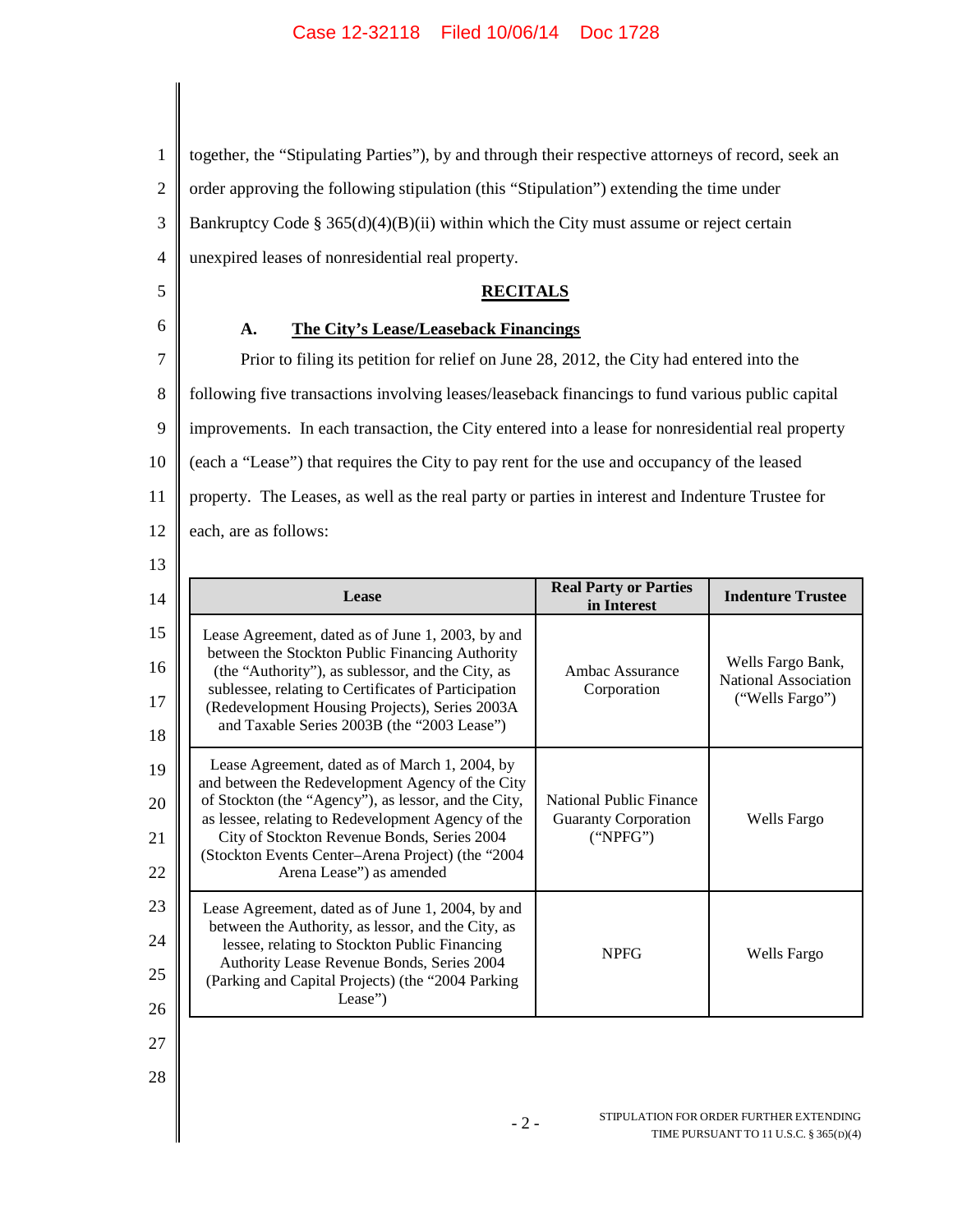| Lease                                                                                                                                                                                                                                                                                                                                                                                                                     | <b>Real Party or Parties</b><br>in Interest                                                 | <b>Indenture Trustee</b> |
|---------------------------------------------------------------------------------------------------------------------------------------------------------------------------------------------------------------------------------------------------------------------------------------------------------------------------------------------------------------------------------------------------------------------------|---------------------------------------------------------------------------------------------|--------------------------|
| Lease Agreement, dated as of March 1, 2006, by<br>and between the Authority, as lessor, and the City,<br>as lessee, relating to Stockton Public Financing<br>Authority 2006 Lease Revenue Refunding Bonds,<br>Series A (the "2006 Lease")                                                                                                                                                                                 | <b>NPFG</b>                                                                                 | Wells Fargo              |
| Lease Agreement, dated as of November 1, 2007, by<br>and between the Authority, as lessor, and the City,<br>as lessee, relating to Stockton Public Financing<br>Authority Variable Rate Demand Lease Revenue<br>Bonds, 2007 Series A (Building Acquisition<br>Financing Project) and Taxable Variable Rate<br>Demand Lease Revenue Bonds, 2007 Series B<br>(Building Acquisition Financing Project) (the "2007<br>Lease") | <b>Assured Guaranty</b><br>Corporation; Assured<br><b>Guaranty Municipal</b><br>Corporation | Wells Fargo              |
| While each Lease differs from the others in some respects, the various financings and their                                                                                                                                                                                                                                                                                                                               |                                                                                             |                          |
| Leases share the same fundamental structure: To accomplish each transaction, the City leased                                                                                                                                                                                                                                                                                                                              |                                                                                             |                          |
| nonresidential real property to either the Authority or the Agency (each a "PFA"), and the PFA<br>14                                                                                                                                                                                                                                                                                                                      |                                                                                             |                          |
| subleased the property back to the City. The PFA then assigned its right to receive rental                                                                                                                                                                                                                                                                                                                                |                                                                                             |                          |
| payments (along with certain other rights relevant to the enforcement of remedies) under the                                                                                                                                                                                                                                                                                                                              |                                                                                             |                          |
| applicable Lease to a trustee. Finally, the PFA issued bonds, or the trustee issued certificates of                                                                                                                                                                                                                                                                                                                       |                                                                                             |                          |
| participation ("COPs"), and transferred the proceeds to the City for expenditure on capital                                                                                                                                                                                                                                                                                                                               |                                                                                             |                          |
| improvements.                                                                                                                                                                                                                                                                                                                                                                                                             |                                                                                             |                          |
| Payment of the principal of and interest on the bonds and COPs is made through the                                                                                                                                                                                                                                                                                                                                        |                                                                                             |                          |
| applicable trustee, pursuant to, inter alia, the terms of the related indenture or trust agreement,                                                                                                                                                                                                                                                                                                                       |                                                                                             |                          |
| from the proceeds of rental payments received from the City pursuant to the terms of the                                                                                                                                                                                                                                                                                                                                  |                                                                                             |                          |
| applicable Lease and related assignment.                                                                                                                                                                                                                                                                                                                                                                                  |                                                                                             |                          |
| The real parties in interest to all Leases are the insurers of the respective bond and                                                                                                                                                                                                                                                                                                                                    |                                                                                             |                          |
|                                                                                                                                                                                                                                                                                                                                                                                                                           |                                                                                             |                          |
| certificate of participation obligations.                                                                                                                                                                                                                                                                                                                                                                                 |                                                                                             |                          |

event of any inconsistency between such descriptions and the relevant underlying documents, the underlying documents shall control.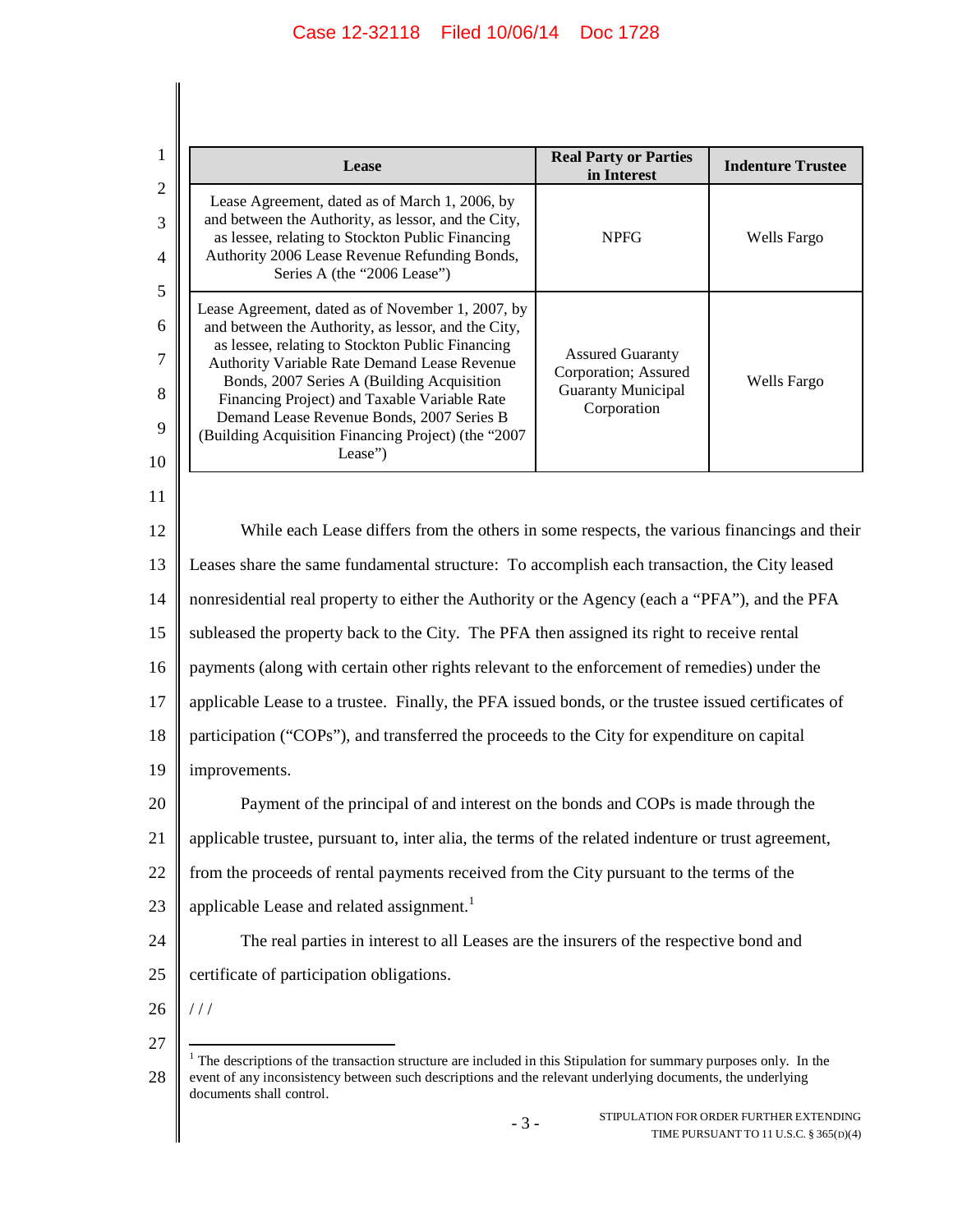1

#### **B. Prior Extensions Of The Deadline To Assume Or Reject Leases**

2 3 4 5 6 7 8 9 10 11 12 13 14 15 16 17 18 19 20 21 22 23 24 25 26 27 28 Pursuant to Bankruptcy Code §  $365(d)(4)(A)$ , which is incorporated into chapter 9 cases by Bankruptcy Code § 901(a), the City was initially required to decide whether to assume or reject its unexpired leases of nonresidential property within 120 days of the entry of the order for relief. The Court's entry of its order for relief on April 1, 2013 [Dkt. No. 843] triggered the 120 day period, giving the City until July 30, 2013, to assume or reject its unexpired leases of nonresidential real property. Bankruptcy Code  $\S 365(d)(4)(B)$  allows the Court to extend the period during which the City may assume or reject the Leases, in the first instance upon a motion for cause brought by the City to extend the deadline by 90 days, and in all subsequent instances upon the prior written consent of the respective lessors. On July 5, 2013, the City moved, by its Revised And Amended Motion For Order Pursuant To 11 U.S.C. § 365(d)(4) Extending Time Within Which The City Must Assume Or Reject Unexpired Leases Of Nonresidential Real Property [Dkt. No. 993] ("For Cause Extension Motion") for a 90-day extension under  $\S 365(d)(4)(B)(i)$ . On July 24, 2013, the Court granted the For Cause Extension Motion, establishing a new deadline of October 28, 2013 for the City to assume or reject its leases of nonresidential real property. *See* Order Pursuant To 11 U.S.C. § 365(d)(4) Extending The Time Within Which The City Must Assume Or Reject Unexpired Leases Of Nonresidential Real Property [Dkt. No. 1033]. All subsequent extensions of this deadline could be made only upon the prior written consent of the individual lessors. *See*  $§ 365(d)(4)(B)(ii).$ On October 14, 2013, the City moved, by its Motion For Order Approving Stipulation For Order Pursuant To 11 U.S.C. § 365(d)(4) Further Extending Time Within Which To Assume Or Reject Unexpired Leases Of Nonresidential Real Property [Dkt. No. 1143] ("First Stipulated Extension Motion") for a 120-day extension under § 365(d)(4)(B)(ii). On October 16, 2013, upon the prior written consent of the individual lessors, the Court granted the First Stipulated Extension Motion, establishing a new deadline of February 25, 2014 for the City to assume or reject its leases of nonresidential real property. *See* Order Approving Stipulation Pursuant To 11 U.S.C. / / /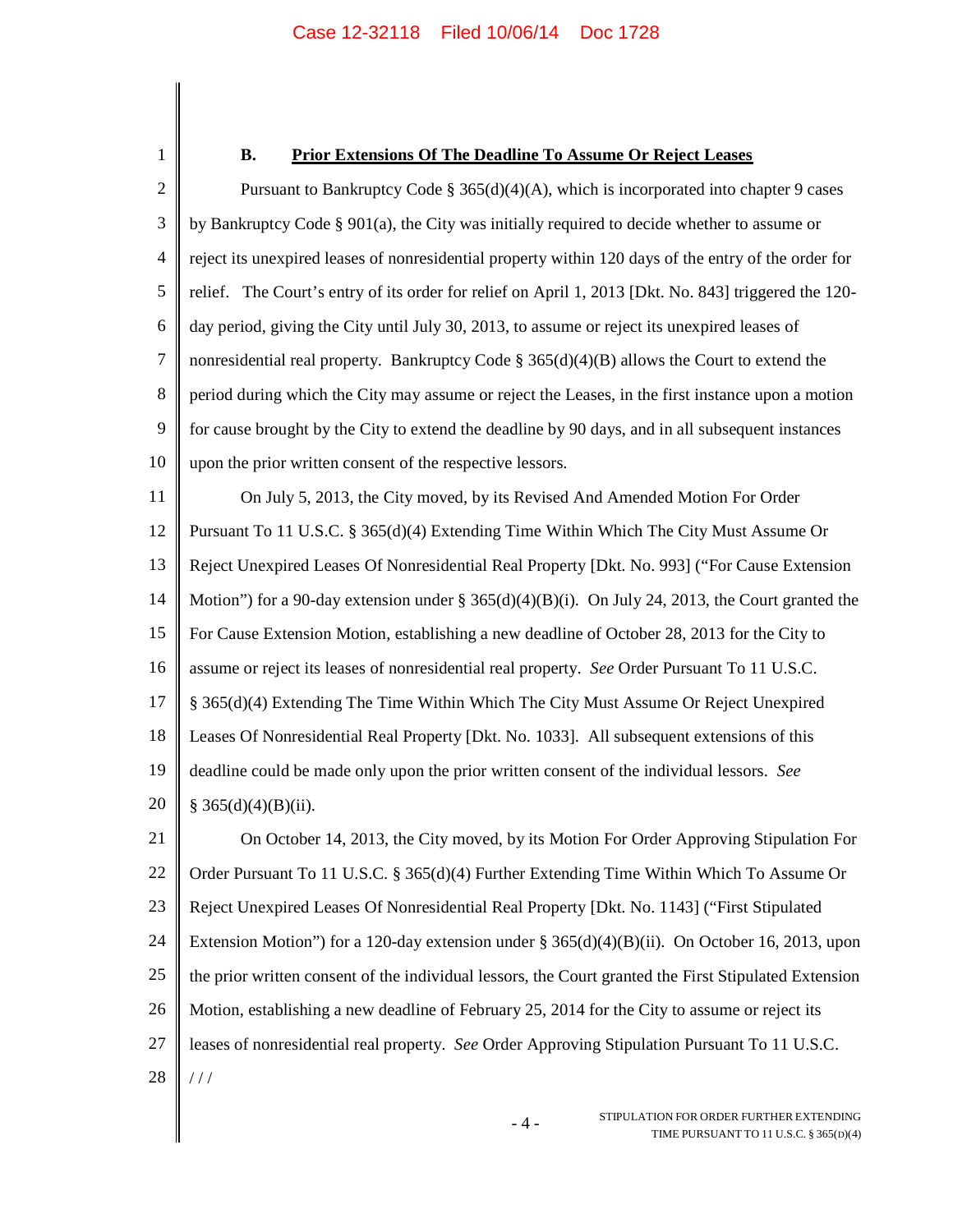| $\mathbf{1}$   | § 365(d)(4) Further Extending Time Within Which To Assume Or Reject Unexpired Leases Of              |
|----------------|------------------------------------------------------------------------------------------------------|
| $\mathfrak{2}$ | Non-Residential Real Property [Dkt. No. 1154].                                                       |
| 3              | On February 4, 2014, the City moved, by its Motion For Order Approving Stipulation For               |
| $\overline{4}$ | Order Pursuant To 11 U.S.C. § 365(d)(4) Further Extending Time Within Which To Assume Or             |
| 5              | Reject Unexpired Leases Of Nonresidential Real Property [Dkt. No. 1245] ("Second Stipulated          |
| 6              | Extension Motion") for a 125-day extension under § 365(d)(4)(B)(ii). On February 7, 2014, upon       |
| $\tau$         | the prior written consent of the individual lessors, the Court granted the Second Stipulated         |
| $8\,$          | Extension Motion, establishing a new deadline of June 30, 2014 for the City to assume or reject      |
| 9              | its leases of nonresidential real property. See Order Approving Stipulation Pursuant To 11 U.S.C.    |
| 10             | § 365(d)(4) Further Extending Time Within Which To Assume Or Reject Unexpired Leases Of              |
| 11             | Non-Residential Real Property [Dkt. No. 1251].                                                       |
| 12             | On June 12, 2014, the City moved, by its Motion For Order Approving Stipulation For                  |
| 13             | Order Pursuant To 11 U.S.C. § 365(d)(4) Further Extending Time Within Which To Assume Or             |
| 14             | Reject Unexpired Leases Of Nonresidential Real Property [Dkt. No. 1582] ("Third Stipulated           |
| 15             | Extension Motion") for a 123-day extension under § 365(d)(4)(B)(ii). On June 19, 2014, upon          |
| 16             | the prior written consent of the individual lessors, the Court granted the Third Stipulated          |
| 17             | Extension Motion, establishing a new deadline of October 31, 2014 for the City to assume or          |
| 18             | reject its leases of nonresidential real property. See Order Approving Stipulation Pursuant To 11    |
| 19             | U.S.C. § 365(d)(4) Further Extending Time Within Which To Assume Or Reject Unexpired                 |
| 20             | Leases Of Non-Residential Real Property [Dkt. No. 1601].                                             |
| 21             | C.<br><b>Reasons For The Stipulation</b>                                                             |
| 22             | The Stipulating Parties agree that in light of the status of this case, including the filing by      |
| 23             | the City of a first amended plan as modified on August 8, 2014, there is no reason for the City to   |
| 24             | force any issues relating to the Leases. The Stipulating Parties, and each of them, are therefore of |
| 25             | the belief that a further extension of the time for the City to assume or reject the Leases is       |
| 26             | appropriate and in the best interest of all interested parties.                                      |
| 27             | Accordingly, the Stipulating Parties hereby stipulate and agree as follows:                          |
| 28             | ///                                                                                                  |
|                | STIPULATION FOR ORDER FURTHER EXTENDING<br>$-5-$<br>TIME PURSUANT TO 11 U.S.C. § 365(D)(4)           |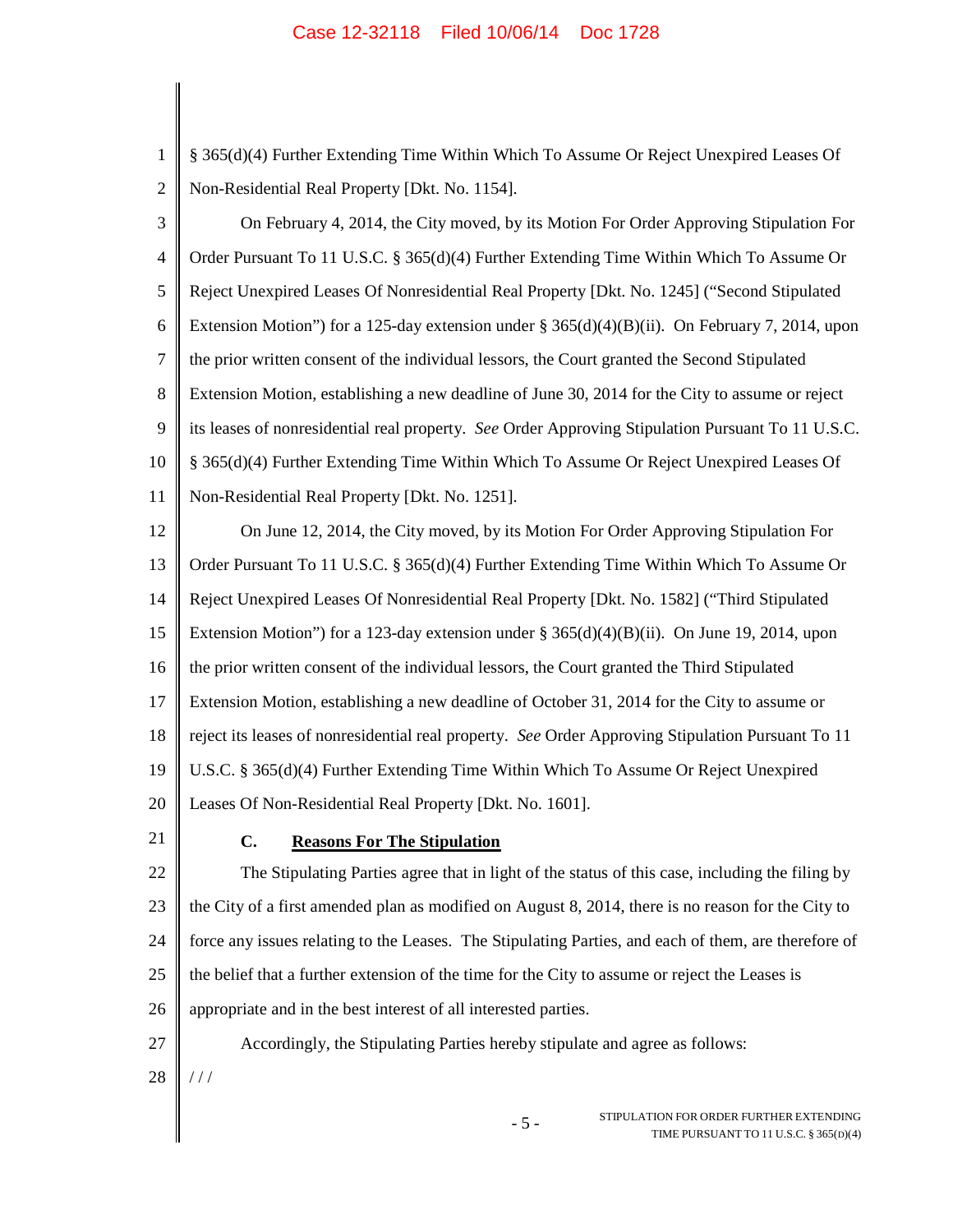- 6 - STIPULATION FOR ORDER FURTHER EXTENDING 1 2 3 4 5 6 7 8 9 10 11 12 13 14 15 16 17 18 19 20 21 22 23 24 25 26 27 28 **STIPULATION** A. The Stipulating Parties agree that the time within which the City must assume or reject the Leases under Bankruptcy Code § 365(d)(4) should be extended by 120 days, from October 31, 2014 through and including February 28, 2015. B. The consent of the Stipulating Parties, not including the City, satisfies Bankruptcy Code § 365(d)(4)(B)(ii). C. In entering into this Stipulation, the Stipulating Parties, and each of them, reserve all rights, defenses and arguments other than those solely with respect to the extension of the time within which the City must assume or reject the Leases. The rights reserved by the Stipulating Parties include, but are not limited to, the following: (1) all rights, defenses and arguments as to whether the Leases are "leases" within the meaning of Bankruptcy Code § 365; and (2) all rights, defenses and arguments with respect to the unlawful detainer suits against the City in the California Superior Court for the County of San Joaquin, case numbers 39-2012- 00277622-CU-UD-STK and 39-2012-280741-CU-UD-STK. Moreover, no party in interest waives any rights, defenses and arguments by virtue of any failure to seek payment under the Leases during the periods prior to the assumption or rejection of the Leases, and there shall be no implication drawn from or prejudice resulting from any party's failure to seek such payment. Dated: October 6, 2014 ORRICK, HERRINGTON & SUTCLIFFE LLP */s/ Marc A. Levinson* Marc A. Levinson Attorneys for the City of Stockton

TIME PURSUANT TO 11 U.S.C. § 365(D)(4)